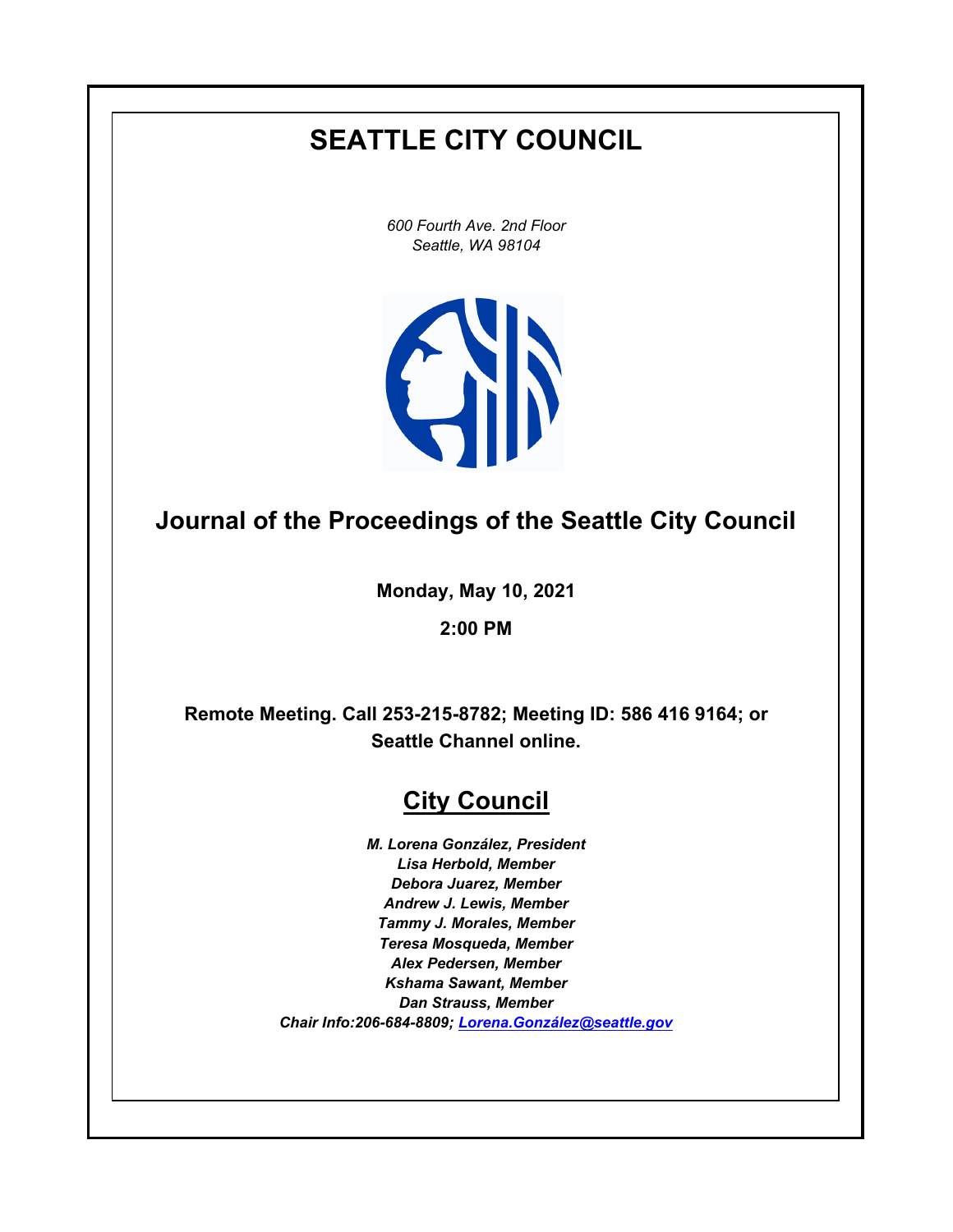*In-person attendance is currently prohibited per Washington State Governor's Proclamation 20-28.15, until the COVID-19 State of Emergency is terminated or Proclamation 20-28 is rescinded by the Governor or State legislature. Meeting participation is limited to access by telephone conference line and online by the Seattle Channel.*

# **A. CALL TO ORDER**

The City Council of The City of Seattle met remotely pursuant to Washington State Governor's Proclamation 20-28.15, and guidance provided by the Attorney General's Office, on May 10, 2021, pursuant to the provisions of the City Charter. The meeting was called to order at 2:01 p.m., with Council President González presiding.

# **B. ROLL CALL**

# **The following Councilmembers were present and participating electronically:**

Present: 8 - González, Juarez, Lewis, Morales, Mosqueda, Pedersen, Sawant, **Strauss** 

**Excused:** 1 - Herbold

## **C. PRESENTATIONS**

Councilmember Mosqueda presented a Proclamation declaring May 9 - 15, 2021, Affordable Housing Week. By unanimous consent, the Council Rules were suspended to allow Councilmember Mosqueda to present the Proclamation and allow Patience Malaba, from the Housing Development Consortium, to address the Council.

# **D. APPROVAL OF THE JOURNAL**

[Min 331](http://seattle.legistar.com/gateway.aspx?m=l&id=/matter.aspx?key=11657) **May 3, 2021**

**Motion was made, duly seconded and carried, to adopt the proposed Minutes by the following vote, and the President signed the Minutes:**

In Favor: 8 - González, Juarez, Lewis, Morales, Mosqueda, Pedersen, Sawant, Strauss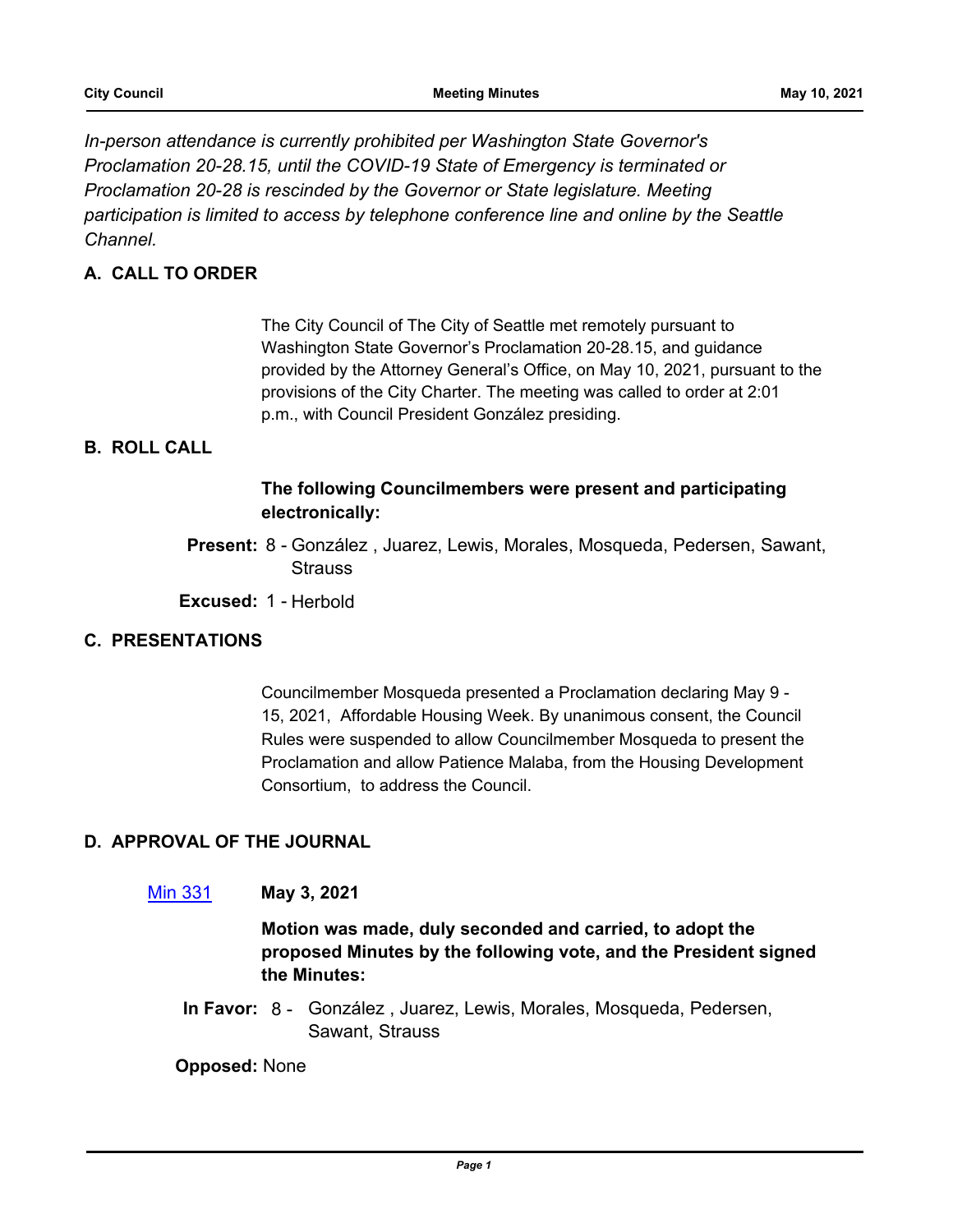#### **E. ADOPTION OF INTRODUCTION AND REFERRAL CALENDAR**

## [IRC 302](http://seattle.legistar.com/gateway.aspx?m=l&id=/matter.aspx?key=11681) **May 10, 2021**

**Motion was made, duly seconded and carried, to adopt the proposed Introduction and Referral Calendar (IRC) by the following vote:**

In Favor: 8 - González, Juarez, Lewis, Morales, Mosqueda, Pedersen, Sawant, Strauss

#### **Opposed:** None

## **F. APPROVAL OF THE AGENDA**

Motion was made, duly seconded and carried, to adopt the proposed Agenda.

## **G. PUBLIC COMMENT**

The following individuals addressed the Council:

Matt Remle Ingrid Elliott Joe A Kunzler David Haines Doug Trumm

## **H. PAYMENT OF BILLS**

[CB 120064](http://seattle.legistar.com/gateway.aspx?m=l&id=/matter.aspx?key=11658) **AN ORDINANCE appropriating money to pay certain audited claims for the week of April 26, 2021 through April 30, 2021 and ordering the payment thereof.**

Motion was made and duly seconded to pass Council Bill 120064.

# **The Motion carried, the Council Bill (CB) passed by the following vote, and the President signed the Council Bill (CB):**

In Favor: 8 - González, Juarez, Lewis, Morales, Mosqueda, Pedersen, Sawant, Strauss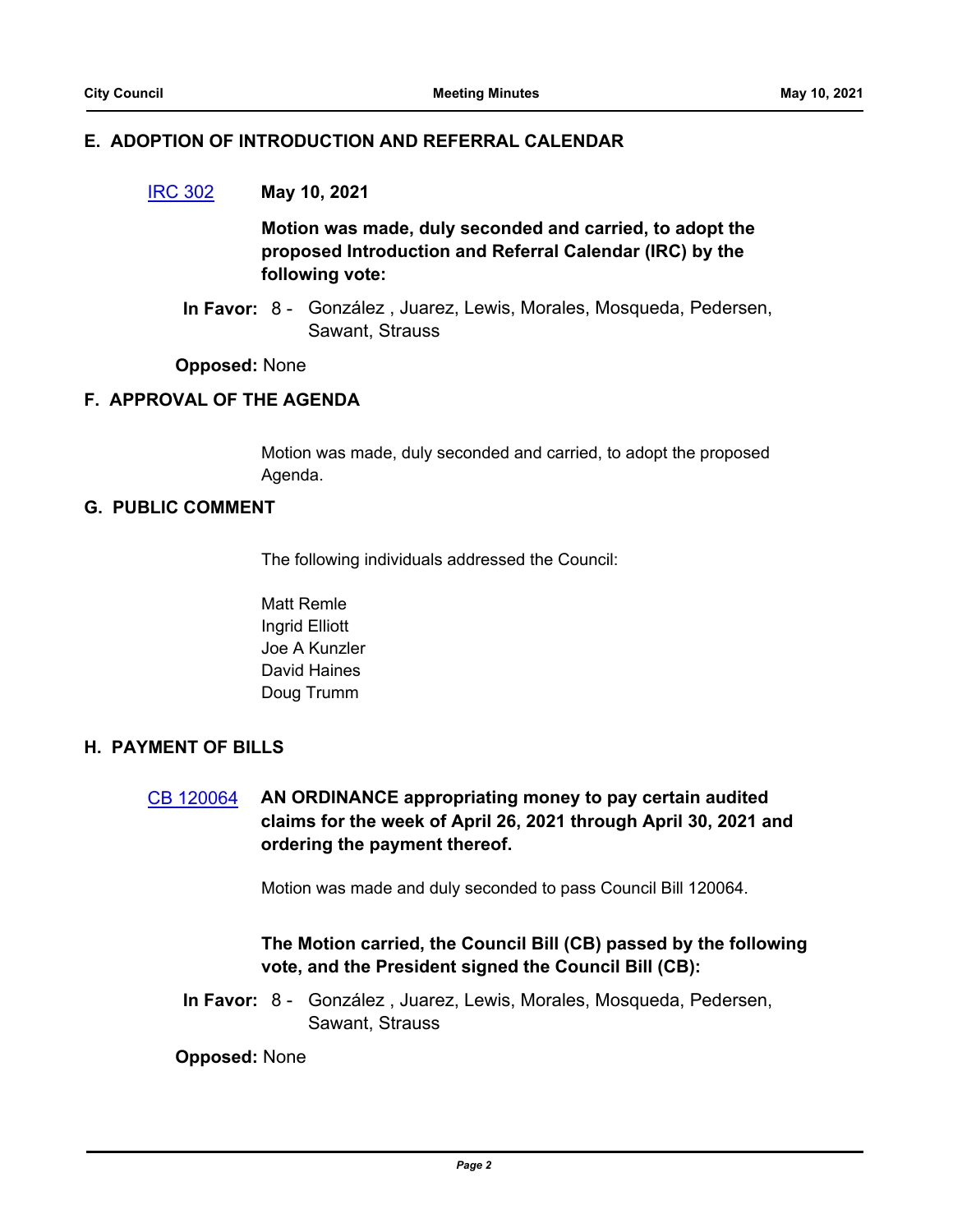#### **I. COMMITTEE REPORTS**

#### **CITY COUNCIL:**

**1.** [Appt 01908](http://seattle.legistar.com/gateway.aspx?m=l&id=/matter.aspx?key=11650) **Appointment of Sharon N. Kioko as member, the Working Group for Performance Auditing.**

Motion was made and duly seconded to confirm Appointment 1908.

# **The Motion carried, and the Appointment (Appt) was confirmed by the following vote:**

In Favor: 8 - González, Juarez, Lewis, Morales, Mosqueda, Pedersen, Sawant, Strauss

#### **Opposed:** None

# **2.** [Appt 01884](http://seattle.legistar.com/gateway.aspx?m=l&id=/matter.aspx?key=11605) **Reappointment of Felix Yushin Chang as member, Community Involvement Commission, for a term to May 31, 2021.**

Motion was made and duly seconded to confirm Appointment 1884.

# **The Motion carried, and the Appointment (Appt) was confirmed by the following vote:**

In Favor: 8 - González, Juarez, Lewis, Morales, Mosqueda, Pedersen, Sawant, Strauss

#### **Opposed:** None

# **3.** [Appt 01885](http://seattle.legistar.com/gateway.aspx?m=l&id=/matter.aspx?key=11606) **Reappointment of Carol Redfield as member, Community Involvement Commission, for a term to May 31, 2022.**

Motion was made and duly seconded to confirm Appointment 1885.

# **The Motion carried, and the Appointment (Appt) was confirmed by the following vote:**

In Favor: 8 - González, Juarez, Lewis, Morales, Mosqueda, Pedersen, Sawant, Strauss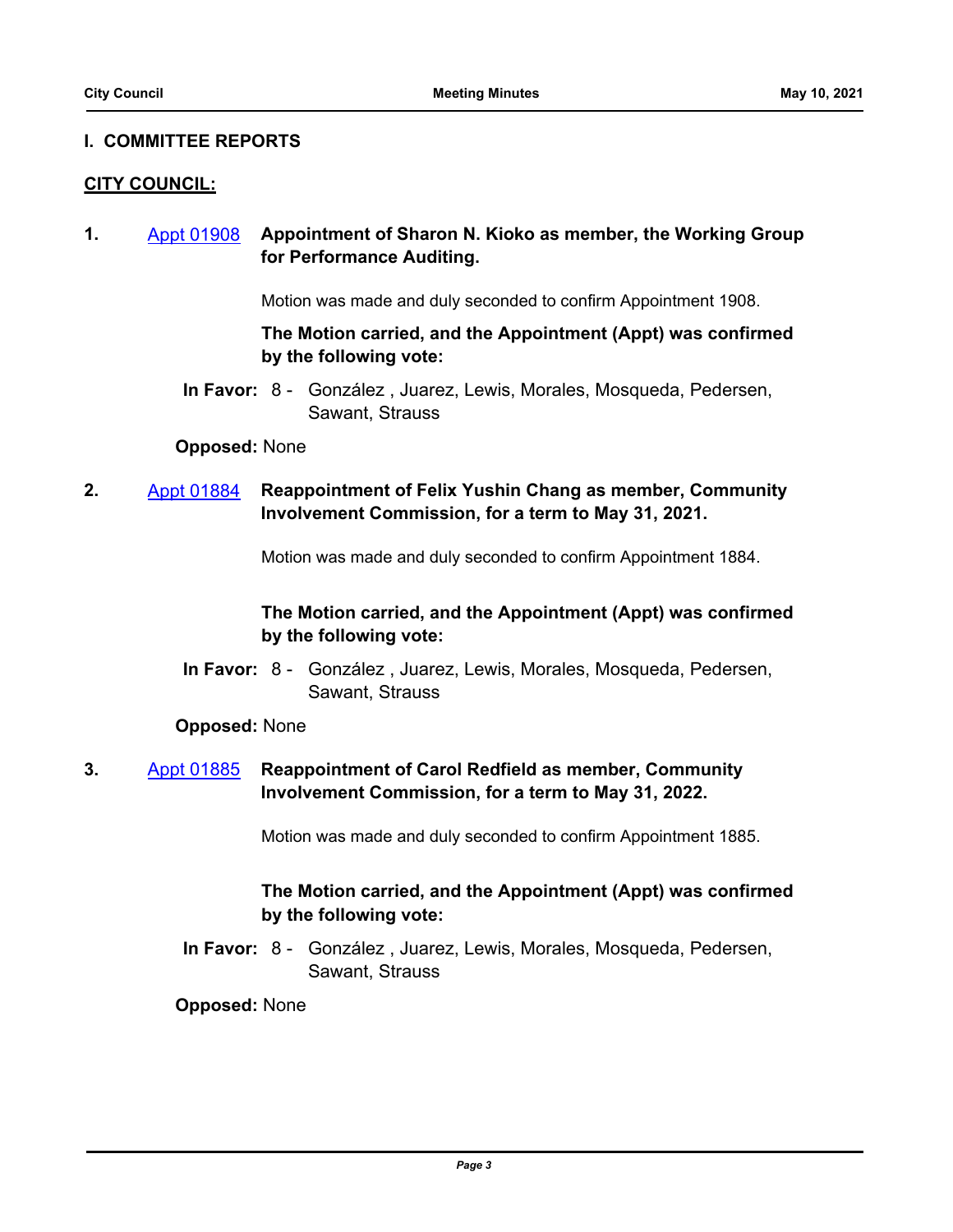# **4.** [Appt 01886](http://seattle.legistar.com/gateway.aspx?m=l&id=/matter.aspx?key=11639) **Reappointment of Andrew Haas as member, Design Review Board, for a term to April 3, 2022.**

Motion was made and duly seconded to confirm Appointment 1886.

**The Motion carried, and the Appointment (Appt) was confirmed by the following vote:**

In Favor: 8 - González, Juarez, Lewis, Morales, Mosqueda, Pedersen, Sawant, Strauss

#### **Opposed:** None

**5.** [Appt 01887](http://seattle.legistar.com/gateway.aspx?m=l&id=/matter.aspx?key=11637) **Appointment of Ana Cristina Garcia as member, Design Review Board, for a term to April 3, 2022.**

Motion was made and duly seconded to confirm Appointment 1887.

# **The Motion carried, and the Appointment (Appt) was confirmed by the following vote:**

In Favor: 8 - González, Juarez, Lewis, Morales, Mosqueda, Pedersen, Sawant, Strauss

#### **Opposed:** None

**6.** [Appt 01888](http://seattle.legistar.com/gateway.aspx?m=l&id=/matter.aspx?key=11640) **Appointment of Jason Henderson as member, Design Review Board, for a term to April 3, 2022.**

Motion was made and duly seconded to confirm Appointment 1888.

# **The Motion carried, and the Appointment (Appt) was confirmed by the following vote:**

In Favor: 8 - González, Juarez, Lewis, Morales, Mosqueda, Pedersen, Sawant, Strauss

#### **Opposed:** None

# **7.** [Appt 01889](http://seattle.legistar.com/gateway.aspx?m=l&id=/matter.aspx?key=11641) **Appointment of Ronquesha Ingram as member, Design Review Board, for a term to April 3, 2022.**

Motion was made and duly seconded to confirm Appointment 1889.

**The Motion carried, and the Appointment (Appt) was confirmed by the following vote:**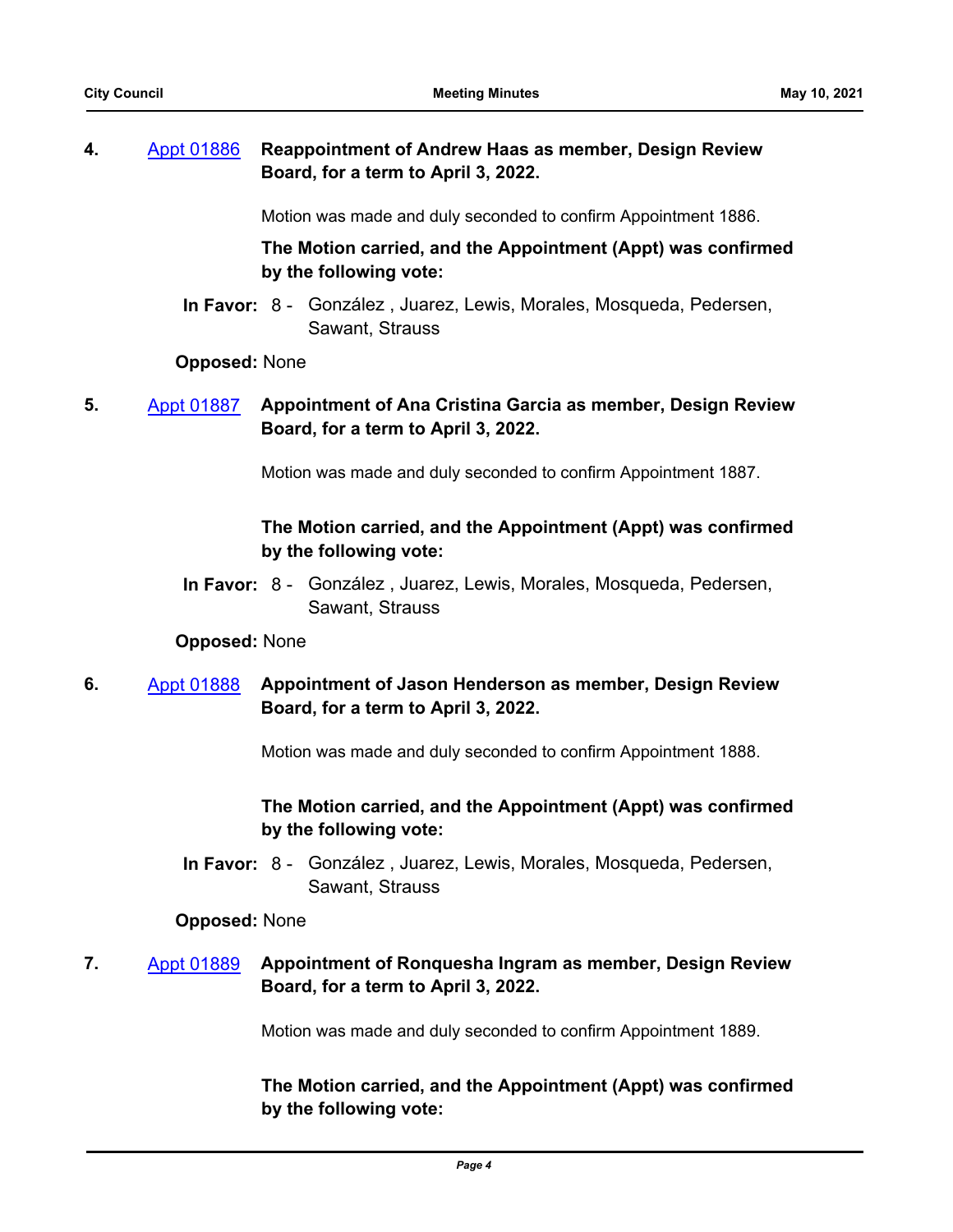In Favor: 8 - González, Juarez, Lewis, Morales, Mosqueda, Pedersen, Sawant, Strauss

#### **Opposed:** None

# **8.** [Appt 01890](http://seattle.legistar.com/gateway.aspx?m=l&id=/matter.aspx?key=11626) **Appointment of Chris Bendix as member, Design Review Board, for a term to April 3, 2023.**

Motion was made and duly seconded to confirm Appointment 1890.

# **The Motion carried, and the Appointment (Appt) was confirmed by the following vote:**

In Favor: 8 - González, Juarez, Lewis, Morales, Mosqueda, Pedersen, Sawant, Strauss

#### **Opposed:** None

# **9.** [Appt 01891](http://seattle.legistar.com/gateway.aspx?m=l&id=/matter.aspx?key=11627) **Appointment of Matthew Bissen as member, Design Review Board, for a term to April 3, 2023.**

Motion was made and duly seconded to confirm Appointment 1891.

# **The Motion carried, and the Appointment (Appt) was confirmed by the following vote:**

In Favor: 8 - González, Juarez, Lewis, Morales, Mosqueda, Pedersen, Sawant, Strauss

## **Opposed:** None

# **10.** [Appt 01892](http://seattle.legistar.com/gateway.aspx?m=l&id=/matter.aspx?key=11629) **Appointment of Michael R. Cannon as member, Design Review Board, for a term to April 3, 2023.**

Motion was made and duly seconded to confirm Appointment 1892.

# **The Motion carried, and the Appointment (Appt) was confirmed by the following vote:**

In Favor: 8 - González, Juarez, Lewis, Morales, Mosqueda, Pedersen, Sawant, Strauss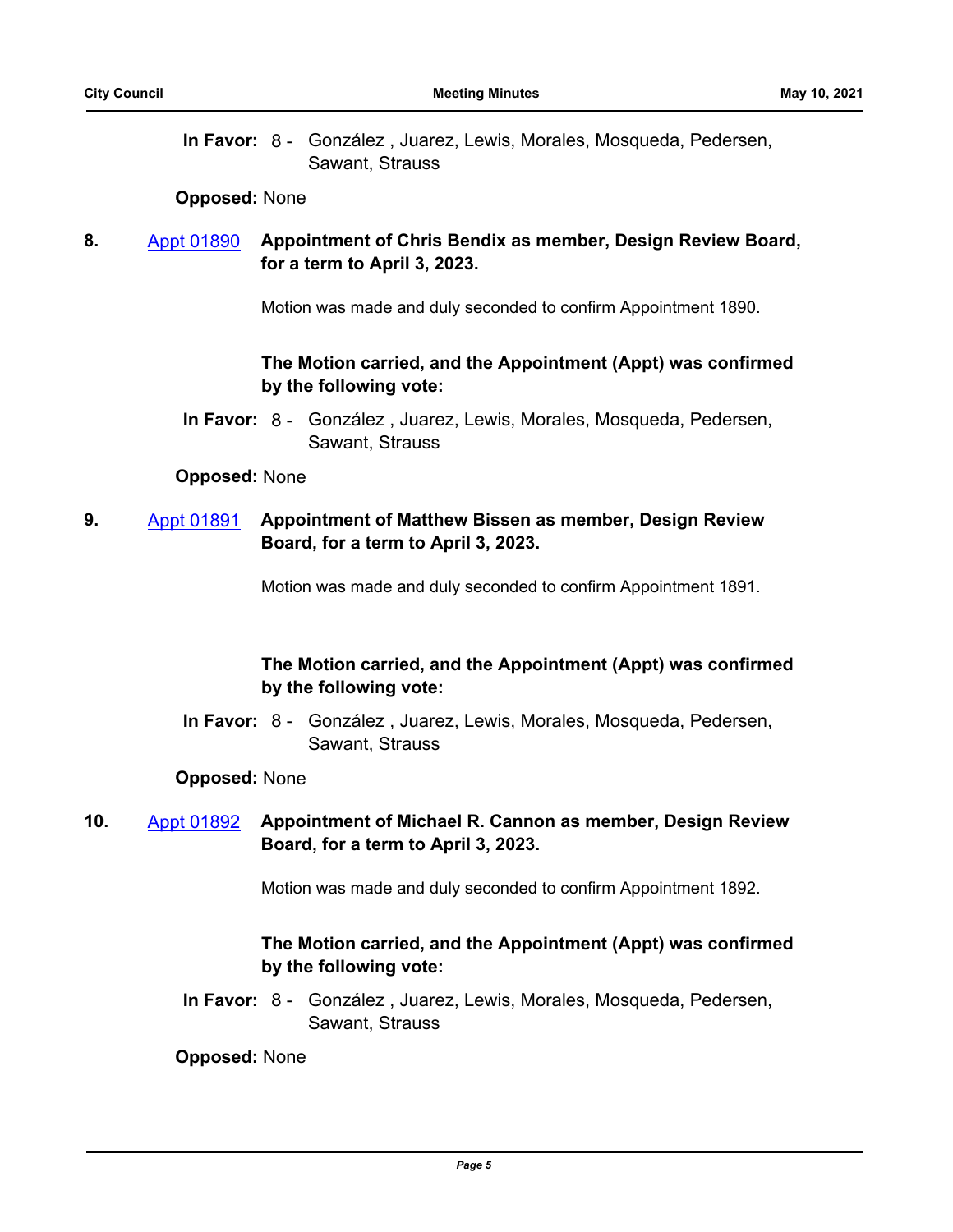# **11.** [Appt 01893](http://seattle.legistar.com/gateway.aspx?m=l&id=/matter.aspx?key=11631) **Appointment of Manuel Casteneda as member, Design Review Board, for a term to April 3, 2023.**

Motion was made and duly seconded to confirm Appointment 1893.

**The Motion carried, and the Appointment (Appt) was confirmed by the following vote:**

In Favor: 8 - González, Juarez, Lewis, Morales, Mosqueda, Pedersen, Sawant, Strauss

#### **Opposed:** None

**12.** [Appt 01894](http://seattle.legistar.com/gateway.aspx?m=l&id=/matter.aspx?key=11632) **Appointment of Patrick Cobb as member, Design Review Board, for a term to April 3, 2023.**

Motion was made and duly seconded to confirm Appointment 1894.

# **The Motion carried, and the Appointment (Appt) was confirmed by the following vote:**

In Favor: 8 - González, Juarez, Lewis, Morales, Mosqueda, Pedersen, Sawant, Strauss

#### **Opposed:** None

# **13.** [Appt 01895](http://seattle.legistar.com/gateway.aspx?m=l&id=/matter.aspx?key=11633) **Appointment of Carey Dagliano as member, Design Review Board, for a term to April 3, 2023.**

Motion was made and duly seconded to confirm Appointment 1895.

# **The Motion carried, and the Appointment (Appt) was confirmed by the following vote:**

In Favor: 8 - González, Juarez, Lewis, Morales, Mosqueda, Pedersen, Sawant, Strauss

#### **Opposed:** None

# **14.** [Appt 01896](http://seattle.legistar.com/gateway.aspx?m=l&id=/matter.aspx?key=11634) **Appointment of Janell T. Eckrich as member, Design Review Board, for a term to April 3, 2023.**

Motion was made and duly seconded to confirm Appointment 1896.

**The Motion carried, and the Appointment (Appt) was confirmed by the following vote:**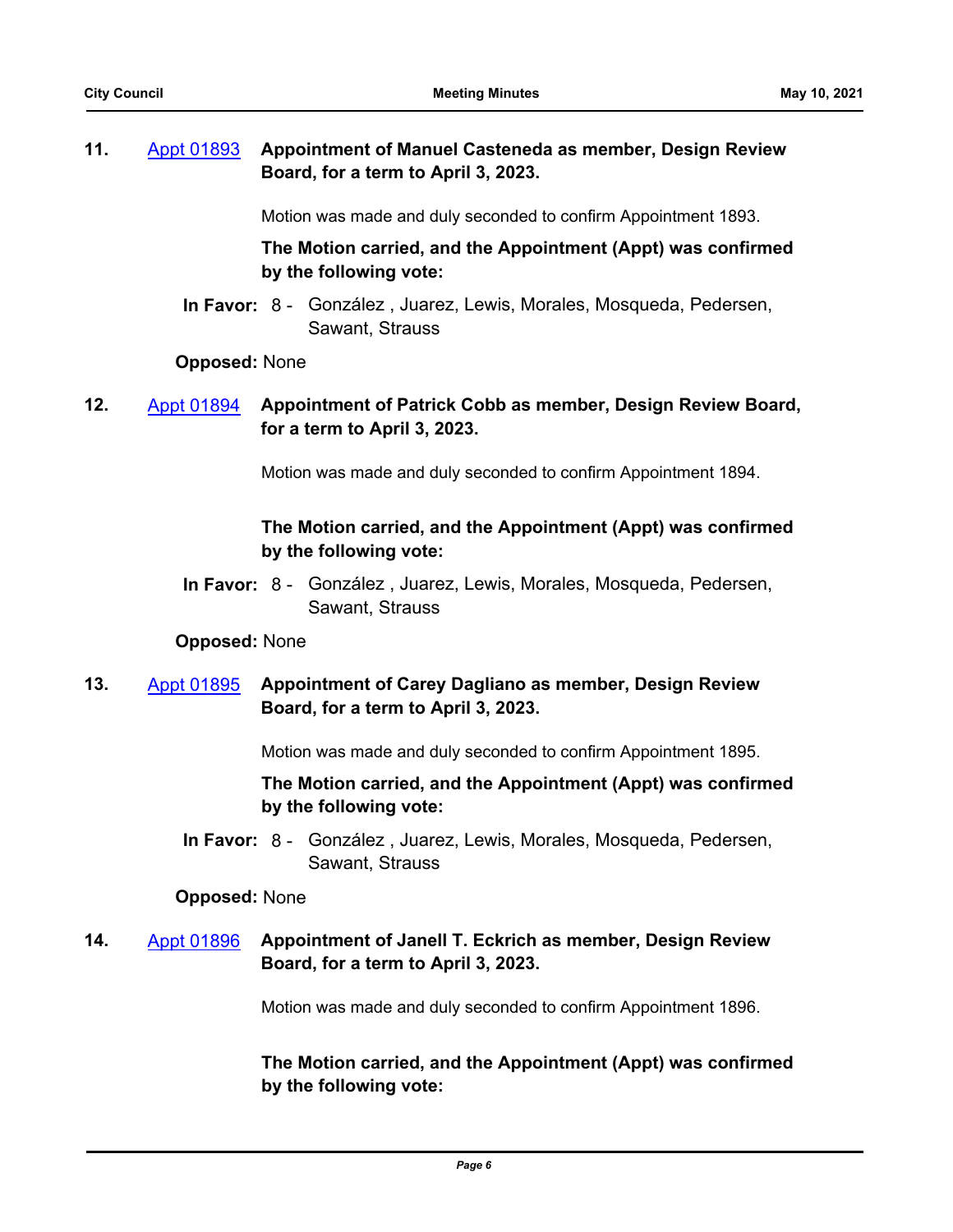In Favor: 8 - González, Juarez, Lewis, Morales, Mosqueda, Pedersen, Sawant, Strauss

#### **Opposed:** None

# **15.** [Appt 01897](http://seattle.legistar.com/gateway.aspx?m=l&id=/matter.aspx?key=11635) **Appointment of Allan Farkas as member, Design Review Board, for a term to April 3, 2023.**

Motion was made and duly seconded to confirm Appointment 1897.

# **The Motion carried, and the Appointment (Appt) was confirmed by the following vote:**

In Favor: 8 - González, Juarez, Lewis, Morales, Mosqueda, Pedersen, Sawant, Strauss

#### **Opposed:** None

# **16.** [Appt 01898](http://seattle.legistar.com/gateway.aspx?m=l&id=/matter.aspx?key=11636) **Appointment of Gina Gage as member, Design Review Board, for a term to April 3, 2023.**

Motion was made and duly seconded to confirm Appointment 1898.

# **The Motion carried, and the Appointment (Appt) was confirmed by the following vote:**

In Favor: 8 - González, Juarez, Lewis, Morales, Mosqueda, Pedersen, Sawant, Strauss

## **Opposed:** None

# **17.** [Appt 01899](http://seattle.legistar.com/gateway.aspx?m=l&id=/matter.aspx?key=11642) **Appointment of Johanna Lirman as member, Design Review Board, for a term to April 3, 2023.**

Motion was made and duly seconded to confirm Appointment 1899.

# **The Motion carried, and the Appointment (Appt) was confirmed by the following vote:**

In Favor: 8 - González, Juarez, Lewis, Morales, Mosqueda, Pedersen, Sawant, Strauss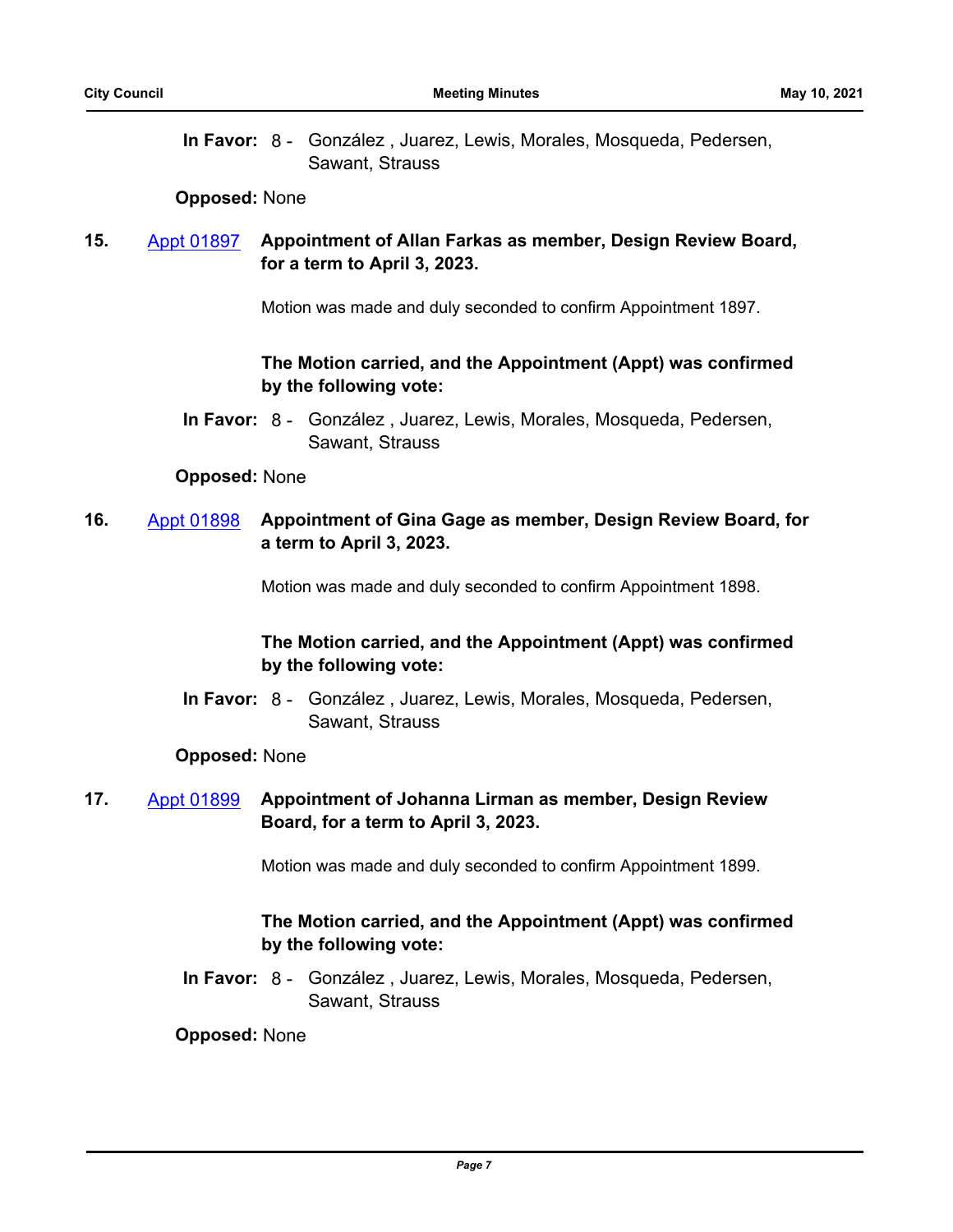# **18.** [Appt 01900](http://seattle.legistar.com/gateway.aspx?m=l&id=/matter.aspx?key=11647) **Appointment of Adrienne Watkins as member, Design Review Board, for a term to April 3, 2023.**

Motion was made and duly seconded to confirm Appointment 1900.

# **The Motion carried, and the Appointment (Appt) was confirmed by the following vote:**

In Favor: 8 - González, Juarez, Lewis, Morales, Mosqueda, Pedersen, Sawant, Strauss

#### **Opposed:** None

# **19.** [Appt 01901](http://seattle.legistar.com/gateway.aspx?m=l&id=/matter.aspx?key=11628) **Reappointment of Phoebe Erin Bogert as member, Design Review Board, for a term to April 3, 2023.**

Motion was made and duly seconded to confirm Appointment 1901.

# **The Motion carried, and the Appointment (Appt) was confirmed by the following vote:**

In Favor: 8 - González, Juarez, Lewis, Morales, Mosqueda, Pedersen, Sawant, Strauss

## **Opposed:** None

# **20.** [Appt 01902](http://seattle.legistar.com/gateway.aspx?m=l&id=/matter.aspx?key=11630) **Reappointment of Timothy Carter as member, Design Review Board, for a term to April 3, 2023.**

Motion was made and duly seconded to confirm Appointment 1902.

# **The Motion carried, and the Appointment (Appt) was confirmed by the following vote:**

In Favor: 8 - González, Juarez, Lewis, Morales, Mosqueda, Pedersen, Sawant, Strauss

## **Opposed:** None

# **21.** [Appt 01903](http://seattle.legistar.com/gateway.aspx?m=l&id=/matter.aspx?key=11638) **Reappointment of Alan Grainger as member, Design Review Board, for a term to April 3, 2023.**

Motion was made and duly seconded to confirm Appointment 1903.

# **The Motion carried, and the Appointment (Appt) was confirmed by the following vote:**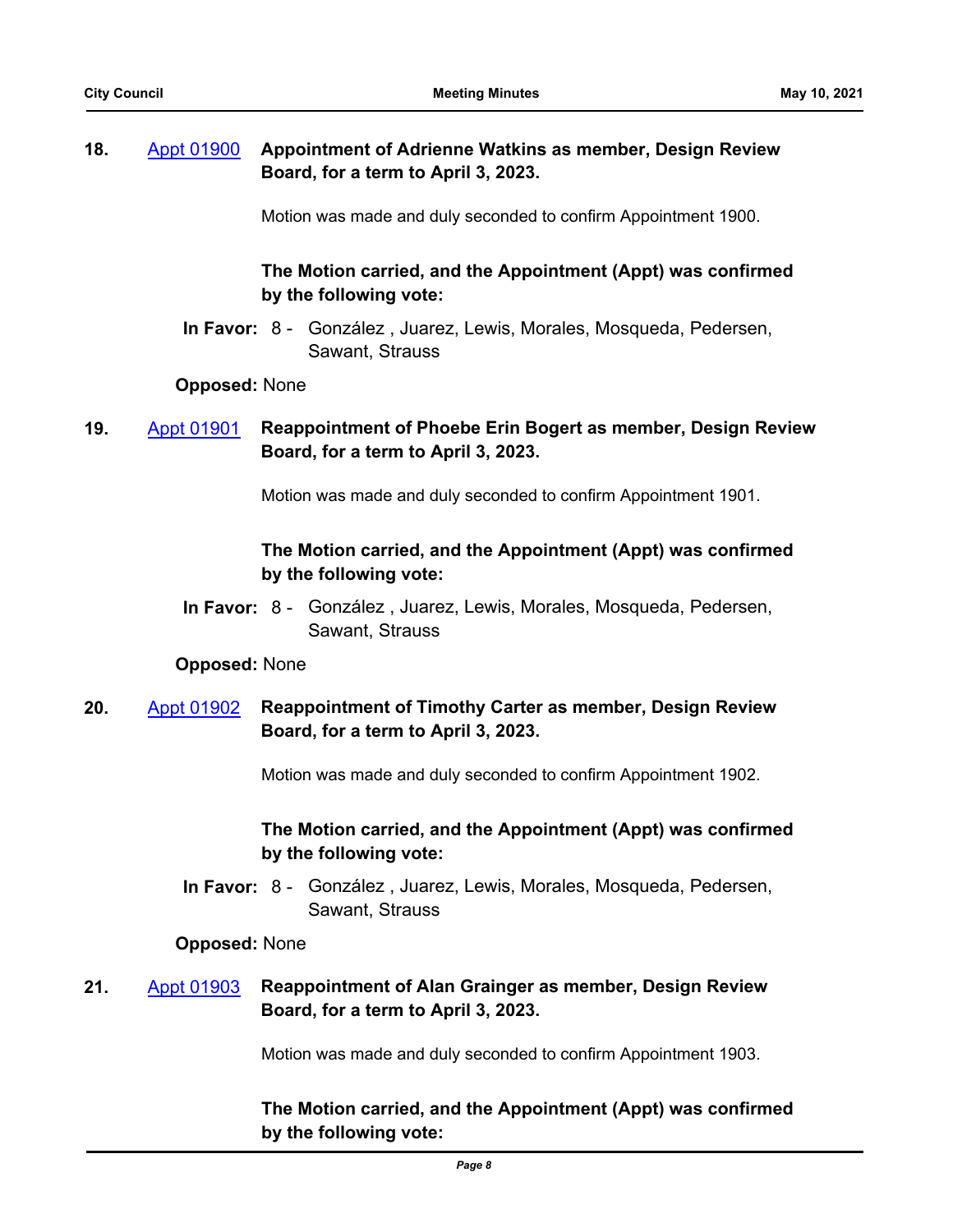In Favor: 8 - González, Juarez, Lewis, Morales, Mosqueda, Pedersen, Sawant, Strauss

#### **Opposed:** None

# **22.** [Appt 01904](http://seattle.legistar.com/gateway.aspx?m=l&id=/matter.aspx?key=11643) **Reappointment of Daniel Maier as member, Design Review Board, for a term to April 3, 2023.**

Motion was made and duly seconded to confirm Appointment 1904.

# **The Motion carried, and the Appointment (Appt) was confirmed by the following vote:**

In Favor: 8 - González, Juarez, Lewis, Morales, Mosqueda, Pedersen, Sawant, Strauss

## **Opposed:** None

# **23.** [Appt 01905](http://seattle.legistar.com/gateway.aspx?m=l&id=/matter.aspx?key=11644) **Reappointment of Jen Montressor as member, Design Review Board, for a term to April 3, 2023.**

Motion was made and duly seconded to confirm Appointment 1905.

# **The Motion carried, and the Appointment (Appt) was confirmed by the following vote:**

In Favor: 8 - González, Juarez, Lewis, Morales, Mosqueda, Pedersen, Sawant, Strauss

## **Opposed:** None

# **24.** [Appt 01906](http://seattle.legistar.com/gateway.aspx?m=l&id=/matter.aspx?key=11646) **Reappointment of May So as member, Design Review Board, for a term to April 3, 2023.**

Motion was made and duly seconded to confirm Appointment 1906.

# **The Motion carried, and the Appointment (Appt) was confirmed by the following vote:**

In Favor: 8 - González, Juarez, Lewis, Morales, Mosqueda, Pedersen, Sawant, Strauss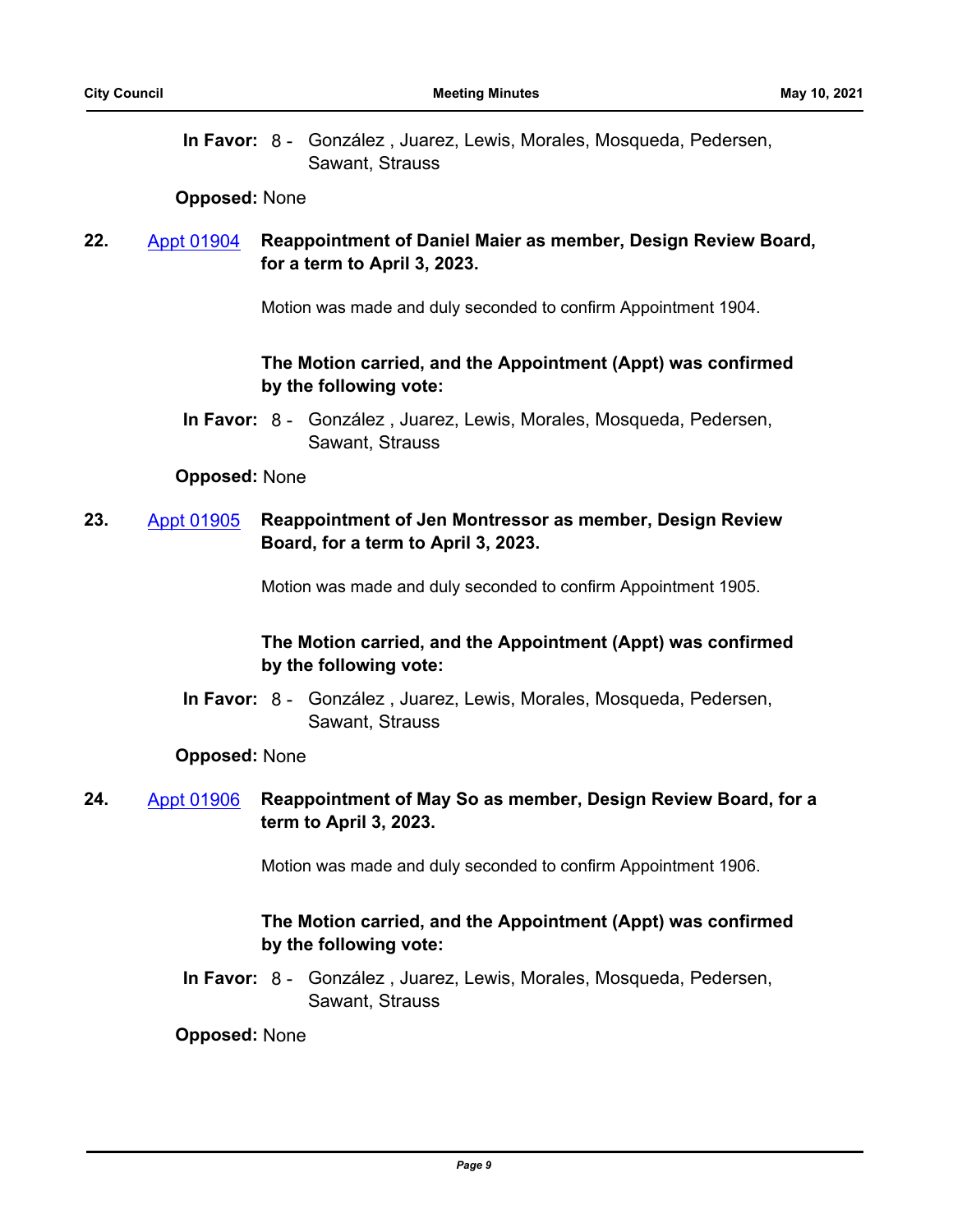# **25.** [Appt 01907](http://seattle.legistar.com/gateway.aspx?m=l&id=/matter.aspx?key=11645) **Appointment of Tiffany Rattray as member, Design Review Board, for a term to April 3, 2023.**

Motion was made and duly seconded to confirm Appointment 1907.

# **The Motion carried, and the Appointment (Appt) was confirmed by the following vote:**

In Favor: 8 - González, Juarez, Lewis, Morales, Mosqueda, Pedersen, Sawant, Strauss

**Opposed:** None

# **FINANCE AND HOUSING COMMITTEE:**

**26.** [CB 120039](http://seattle.legistar.com/gateway.aspx?m=l&id=/matter.aspx?key=11526) **AN ORDINANCE amending Ordinance 126237, which adopted the 2021 Budget, including the 2021-2026 Capital Improvement Program (CIP); changing appropriations to various departments and budget control levels, and from various funds in the Budget; and ratifying and confirming certain prior acts; all by a 3/4 vote of the City Council.**

> **The Committee recommends that City Council pass the Council Bill (CB). In Favor: 4 - Mosqueda, Herbold, Lewis, Morales**

**Opposed: None**

**The Council Bill (CB) was passed by the following vote, and the President signed the Council Bill (CB):**

In Favor: 8 - González, Juarez, Lewis, Morales, Mosqueda, Pedersen, Sawant, Strauss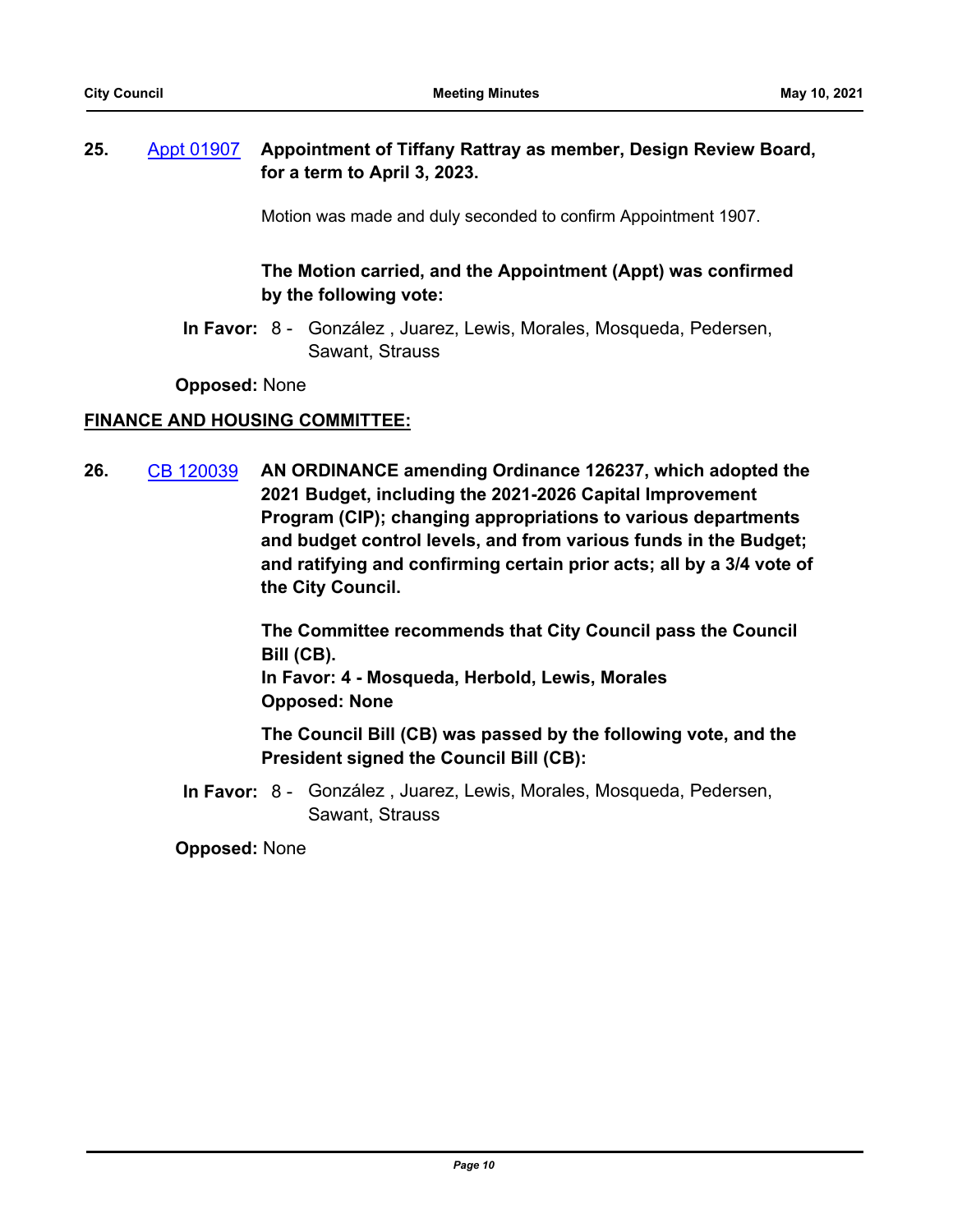**27.** [CB 120058](http://seattle.legistar.com/gateway.aspx?m=l&id=/matter.aspx?key=11596) **AN ORDINANCE relating to the Office of Housing (OH); authorizing the acceptance of a transfer of real property in Southeast Seattle for the purpose of development of affordable housing and other related uses, and for general municipal purposes; placing the property under the jurisdiction of OH; and ratifying and confirming certain prior acts.**

> **The Committee recommends that City Council pass the Council Bill (CB).**

**In Favor: 4 - Mosqueda, Herbold, González , Strauss Opposed: None**

**The Council Bill (CB) was passed by the following vote, and the President signed the Council Bill (CB):**

In Favor: 8 - González, Juarez, Lewis, Morales, Mosqueda, Pedersen, Sawant, Strauss

## **Opposed:** None

**28.** [CB 120059](http://seattle.legistar.com/gateway.aspx?m=l&id=/matter.aspx?key=11591) **AN ORDINANCE relating to funding for housing and community development programs; adopting Annual Action Plan updates to the 2018 - 2022 Consolidated Plan for Housing and Community Development; authorizing submission of the Annual Action Plans to the United States Department of Housing and Urban Development (HUD); authorizing acceptance of grant funds from HUD for programs and activities included in the 2019 and 2021 Annual Action Plans; amending Ordinance 126237, which adopted the 2021 Budget, by modifying appropriations to various departments and budget control levels in the 2021 Adopted Budget; and ratifying and confirming certain prior acts.**

> **The Committee recommends that City Council pass as amended the Council Bill (CB). In Favor: 4 - Mosqueda, Herbold, Lewis, Morales Opposed: None**

> **The Council Bill (CB) was passed by the following vote, and the President signed the Council Bill (CB):**

In Favor: 8 - González, Juarez, Lewis, Morales, Mosqueda, Pedersen, Sawant, Strauss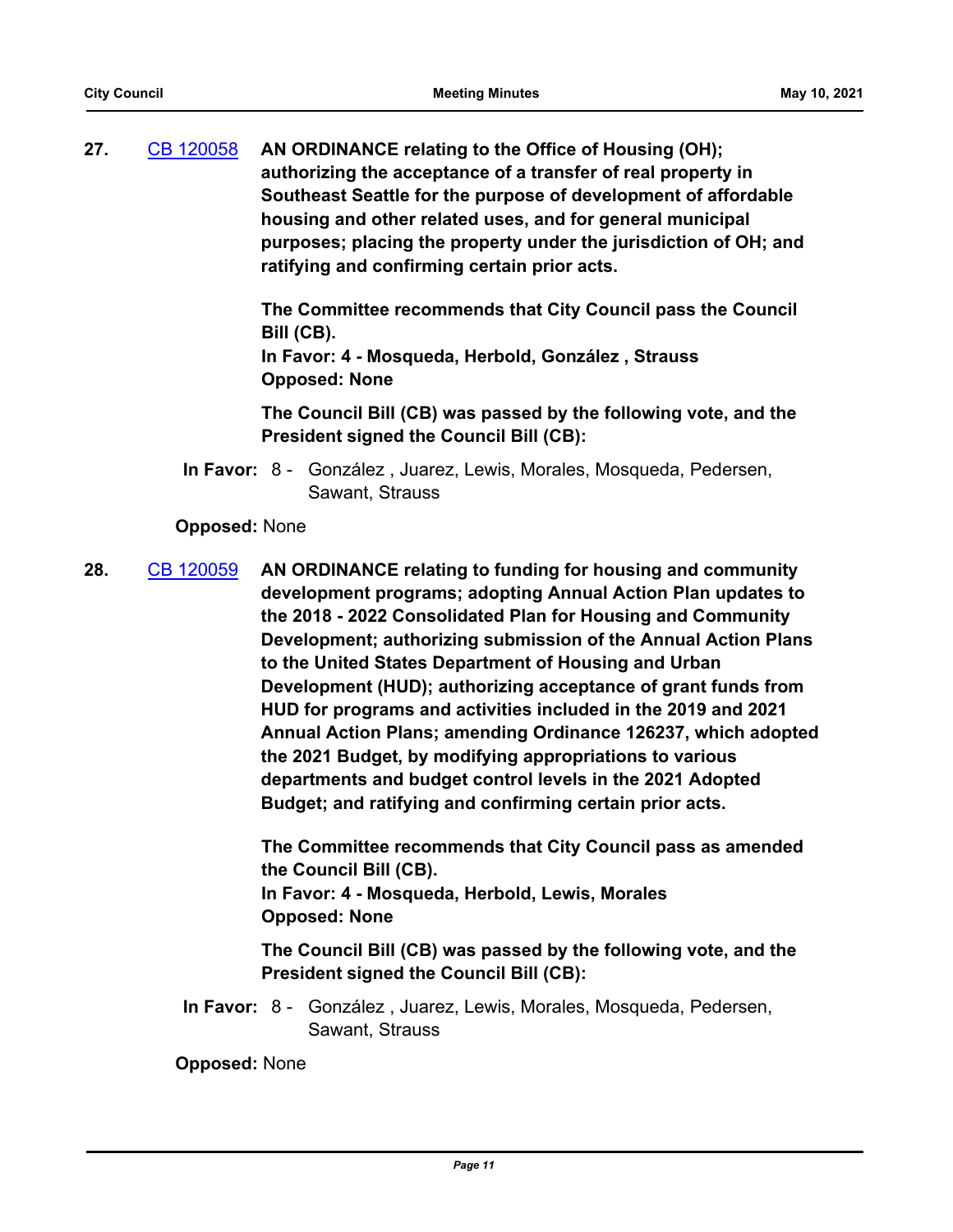**29.** [Appt 01877](http://seattle.legistar.com/gateway.aspx?m=l&id=/matter.aspx?key=11599) **Appointment of Afeworki T. Ghebreiyesus as member, Labor Standards Advisory Commission, for a term to April 30, 2023.**

> **The Committee recommends that City Council confirm the Appointment (Appt). In Favor: 4 - Mosqueda, Herbold, González , Strauss Opposed: None**

**The Appointment (Appt) was confirmed by the following vote:**

In Favor: 8 - González, Juarez, Lewis, Morales, Mosqueda, Pedersen, Sawant, Strauss

**Opposed:** None

**30.** [Appt 01878](http://seattle.legistar.com/gateway.aspx?m=l&id=/matter.aspx?key=11600) **Appointment of Diana Ochoa as member, Labor Standards Advisory Commission, for a term to April 30, 2023.**

> **The Committee recommends that City Council confirm the Appointment (Appt). In Favor: 4 - Mosqueda, Herbold, González , Strauss Opposed: None**

**The Appointment (Appt) was confirmed by the following vote:**

In Favor: 8 - González, Juarez, Lewis, Morales, Mosqueda, Pedersen, Sawant, Strauss

**Opposed:** None

**31.** [Appt 01879](http://seattle.legistar.com/gateway.aspx?m=l&id=/matter.aspx?key=11601) **Appointment of Alexis Rodich as member, Labor Standards Advisory Commission, for a term to April 30, 2022.**

> **The Committee recommends that City Council confirm the Appointment (Appt). In Favor: 4 - Mosqueda, Herbold, González , Strauss Opposed: None**

## **The Appointment (Appt) was confirmed by the following vote:**

In Favor: 8 - González, Juarez, Lewis, Morales, Mosqueda, Pedersen, Sawant, Strauss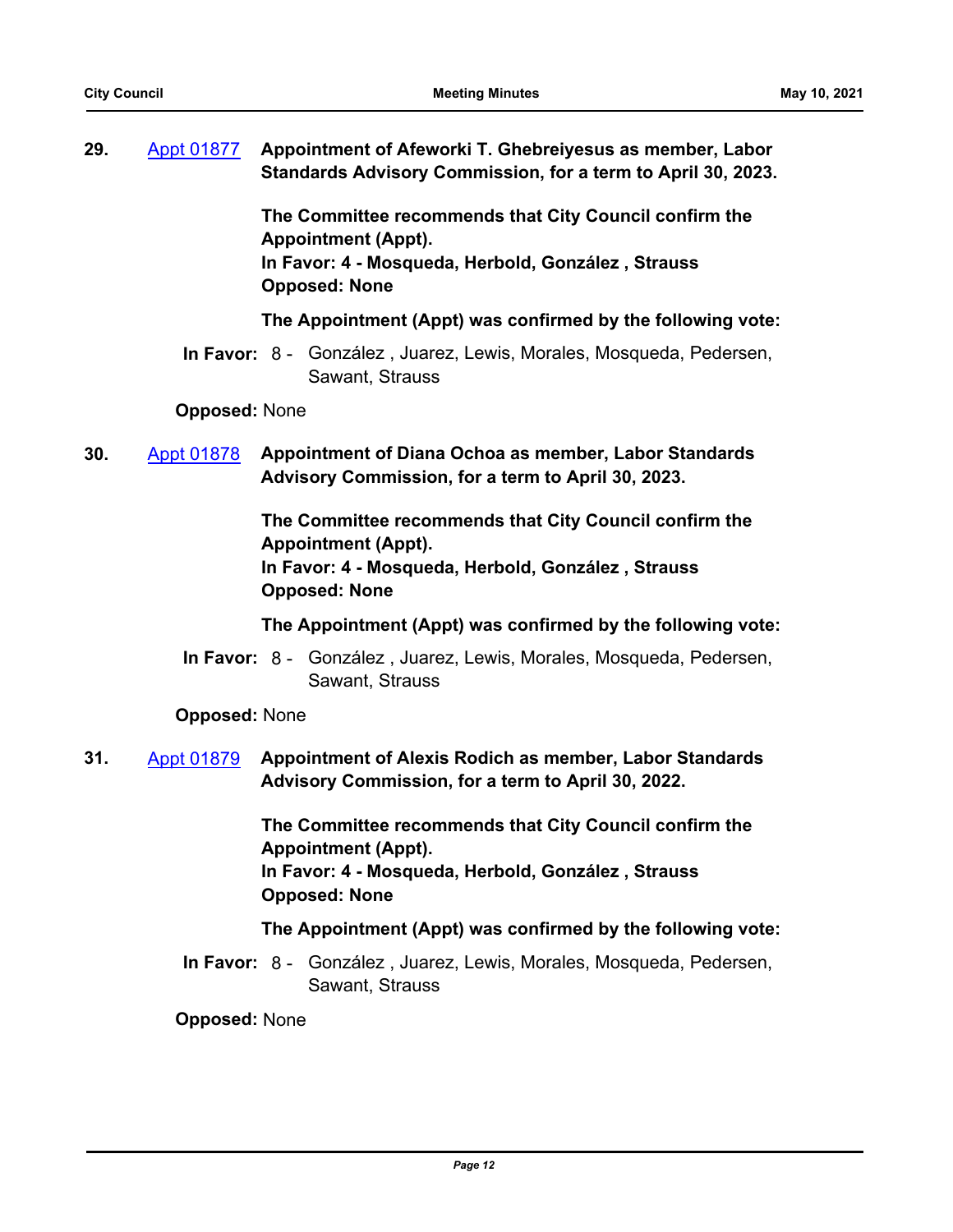**32.** [Appt 01880](http://seattle.legistar.com/gateway.aspx?m=l&id=/matter.aspx?key=11602) **Appointment of Tracy Taylor as member, Labor Standards Advisory Commission, for a term to April 30, 2023.**

> **The Committee recommends that City Council confirm the Appointment (Appt). In Favor: 4 - Mosqueda, Herbold, González , Strauss Opposed: None**

**The Appointment (Appt) was confirmed by the following vote:**

In Favor: 8 - González, Juarez, Lewis, Morales, Mosqueda, Pedersen, Sawant, Strauss

**Opposed:** None

**33.** [Appt 01881](http://seattle.legistar.com/gateway.aspx?m=l&id=/matter.aspx?key=11603) **Appointment of Annie Wise as member, Labor Standards Advisory Commission, for a term to April 30, 2022.**

> **The Committee recommends that City Council confirm the Appointment (Appt). In Favor: 4 - Mosqueda, Herbold, González , Strauss Opposed: None**

**The Appointment (Appt) was confirmed by the following vote:**

In Favor: 8 - González, Juarez, Lewis, Morales, Mosqueda, Pedersen, Sawant, Strauss

**Opposed:** None

**34.** [Appt 01882](http://seattle.legistar.com/gateway.aspx?m=l&id=/matter.aspx?key=11624) **Reappointment of Emily Dills as member, Domestic Workers Standards Board, for a term to February 28, 2024.**

> **The Committee recommends that City Council confirm the Appointment (Appt). In Favor: 4 - Mosqueda, Herbold, González , Strauss Opposed: None**

## **The Appointment (Appt) was confirmed by the following vote:**

In Favor: 8 - González, Juarez, Lewis, Morales, Mosqueda, Pedersen, Sawant, Strauss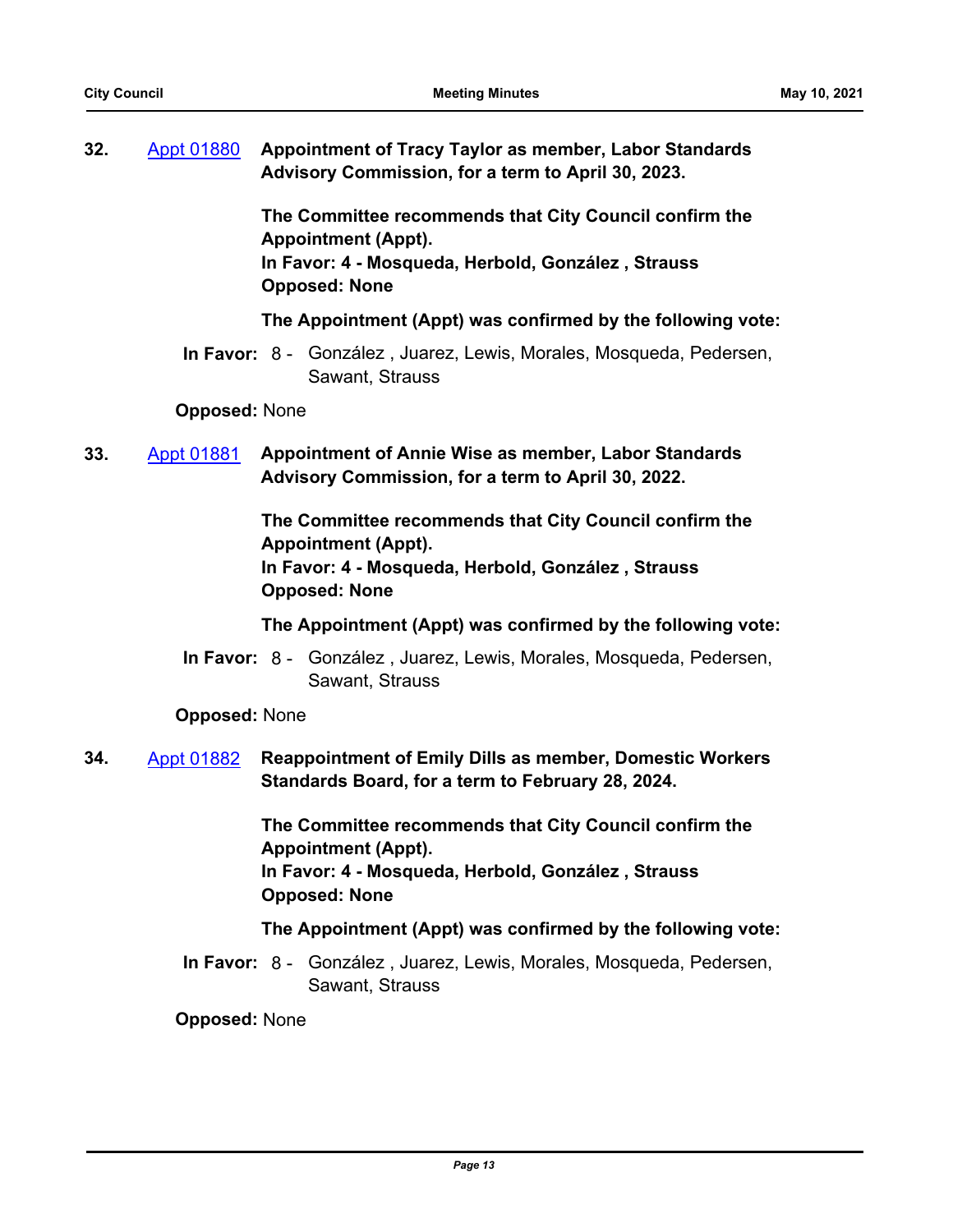# **35.** [Appt 01883](http://seattle.legistar.com/gateway.aspx?m=l&id=/matter.aspx?key=11625) **Appointment of Edilka Dominguez as member, Domestic Workers Standards Board, for a term to February 28, 2024.**

**The Committee recommends that City Council confirm the Appointment (Appt). In Favor: 4 - Mosqueda, Herbold, González , Strauss Opposed: None**

## **The Appointment (Appt) was confirmed by the following vote:**

In Favor: 8 - González, Juarez, Lewis, Morales, Mosqueda, Pedersen, Sawant, Strauss

**Opposed:** None

## **PUBLIC ASSETS AND NATIVE COMMUNITIES COMMITTEE:**

**36.** [CB 120048](http://seattle.legistar.com/gateway.aspx?m=l&id=/matter.aspx?key=11578) **AN ORDINANCE relating to the City-owned real property known as the Red Barn Ranch and to the future North Rainier Park; authorizing the Superintendent of Parks and Recreation to execute documents removing recreational covenants from the Red Barn Ranch; and placing a restrictive covenant onto the North Rainier landbanked development property.**

> **The Committee recommends that City Council pass the Council Bill (CB).**

**In Favor: 5 - Juarez, Pedersen, Herbold, Mosqueda, Sawant Opposed: None**

**The Council Bill (CB) was passed by the following vote, and the President signed the Council Bill (CB):**

In Favor: 8 - González, Juarez, Lewis, Morales, Mosqueda, Pedersen, Sawant, Strauss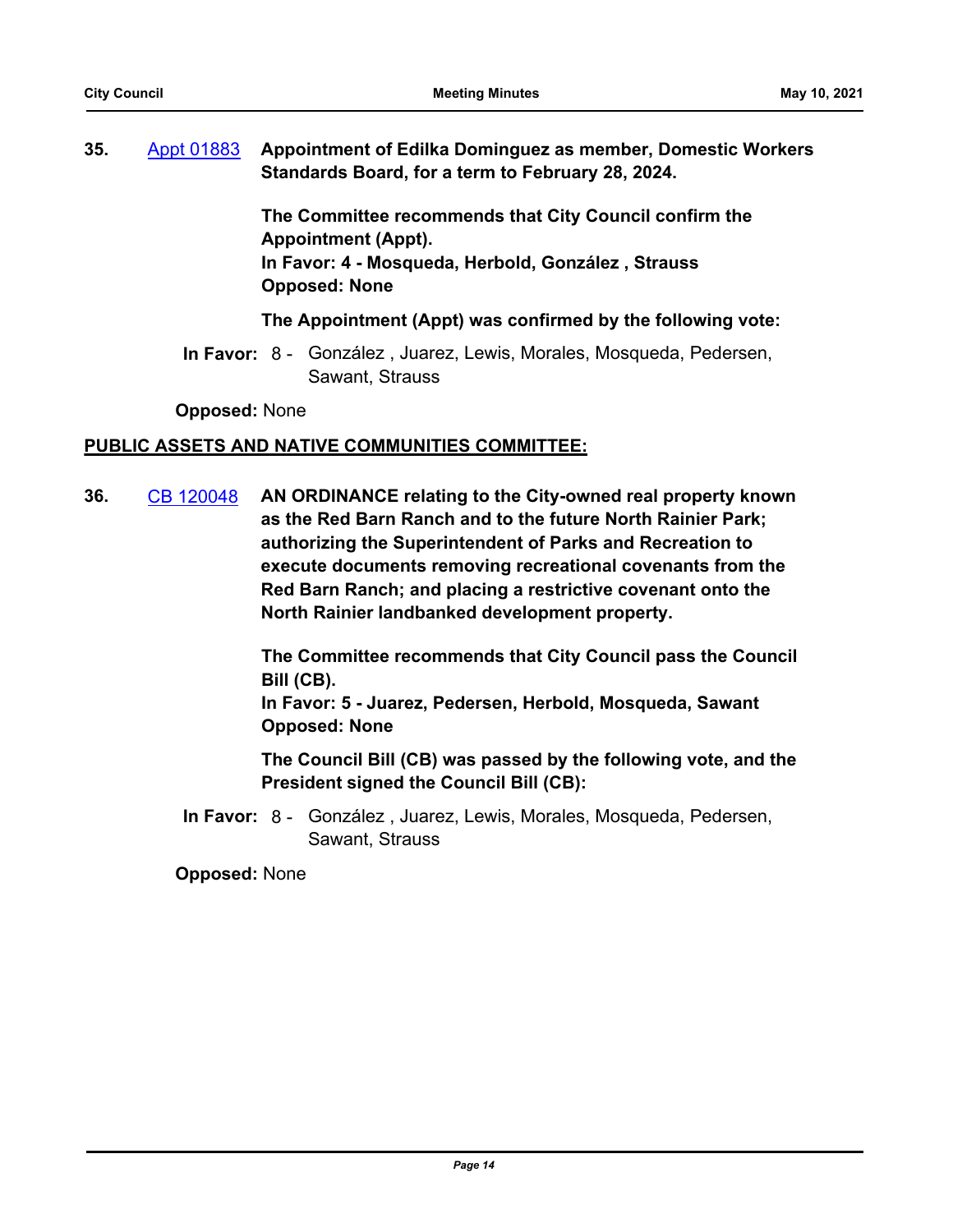**37.** [CB 120050](http://seattle.legistar.com/gateway.aspx?m=l&id=/matter.aspx?key=10805) **AN ORDINANCE relating to Seattle Parks and Recreation; authorizing the Superintendent of Parks and Recreation to execute, for and on behalf of the City, a Use, Occupancy and Maintenance Agreement with Southwest Youth and Family Services to provide family support center programs consistent with Seattle Parks and Recreation purposes.**

> **The Committee recommends that City Council pass the Council Bill (CB).**

**In Favor: 5 - Juarez, Pedersen, Herbold, Mosqueda, Sawant Opposed: None**

**The Council Bill (CB) was passed by the following vote, and the President signed the Council Bill (CB):**

In Favor: 8 - González, Juarez, Lewis, Morales, Mosqueda, Pedersen, Sawant, Strauss

**Opposed:** None

**38.** [CB 120033](http://seattle.legistar.com/gateway.aspx?m=l&id=/matter.aspx?key=11316) **AN ORDINANCE authorizing the Superintendent of Parks and Recreation to execute and accept from Seattle School District 1, on behalf of The City of Seattle, a Reciprocal Right of Entry License Agreement concerning Helene Madison Pool (Ingraham High School) and Southwest Teen Life Center and Pool (Chief Sealth High School).**

> **The Committee recommends that City Council pass the Council Bill (CB).**

**In Favor: 5 - Juarez, Pedersen, Herbold, Mosqueda, Sawant Opposed: None**

**The Council Bill (CB) was passed by the following vote, and the President signed the Council Bill (CB):**

In Favor: 8 - González, Juarez, Lewis, Morales, Mosqueda, Pedersen, Sawant, Strauss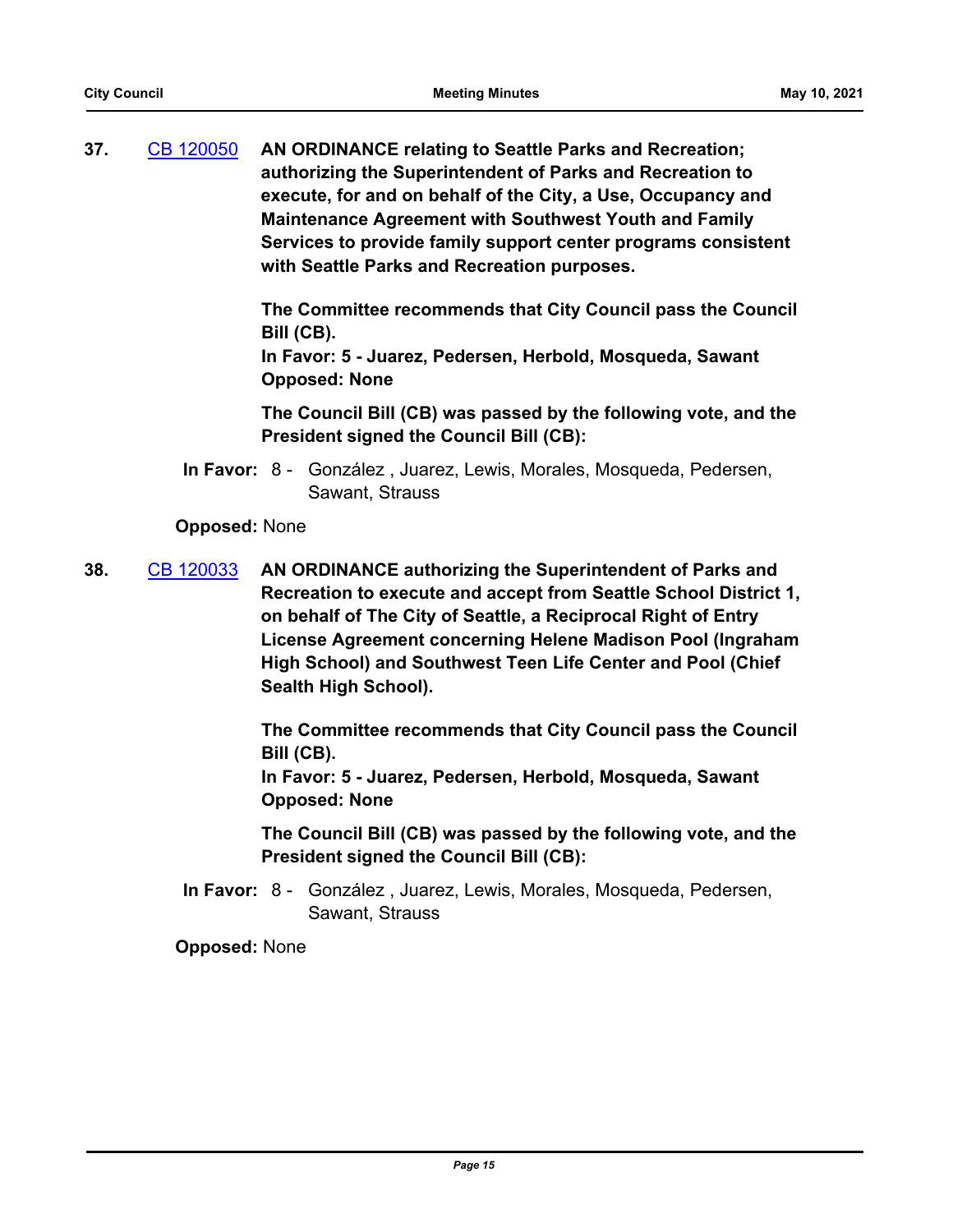| 39. | Appt 01874 Appointment of Misha Y. Averill as member, Seattle Indian |
|-----|----------------------------------------------------------------------|
|     | Services Commission Governing Council, for a term to June 30,        |
|     | 2023.                                                                |

**The Committee recommends that City Council confirm the Appointment (Appt).**

**In Favor: 5 - Juarez, Pedersen, Herbold, Mosqueda, Sawant Opposed: None**

**The Appointment (Appt) was confirmed by the following vote:**

In Favor: 8 - González, Juarez, Lewis, Morales, Mosqueda, Pedersen, Sawant, Strauss

**Opposed:** None

**40.** [Appt 01875](http://seattle.legistar.com/gateway.aspx?m=l&id=/matter.aspx?key=11313) **Reappointment of Denise Moriguchi as member, Washington State Convention Center Public Facilities District Board, for a term to July 30, 2024.**

> **The Committee recommends that City Council confirm the Appointment (Appt). In Favor: 5 - Juarez, Pedersen, Herbold, Mosqueda, Sawant Opposed: None**

**The Appointment (Appt) was confirmed by the following vote:**

In Favor: 8 - González, Juarez, Lewis, Morales, Mosqueda, Pedersen, Sawant, Strauss

## **Opposed:** None

**41.** [Appt 01876](http://seattle.legistar.com/gateway.aspx?m=l&id=/matter.aspx?key=11558) **Reappointment of Ron A. Chew as member, Seattle Public Library Board of Trustees, for a term to April 1, 2026.**

> **The Committee recommends that City Council confirm the Appointment (Appt). In Favor: 5 - Juarez, Pedersen, Herbold, Mosqueda, Sawant Opposed: None**

## **The Appointment (Appt) was confirmed by the following vote:**

In Favor: 8 - González, Juarez, Lewis, Morales, Mosqueda, Pedersen, Sawant, Strauss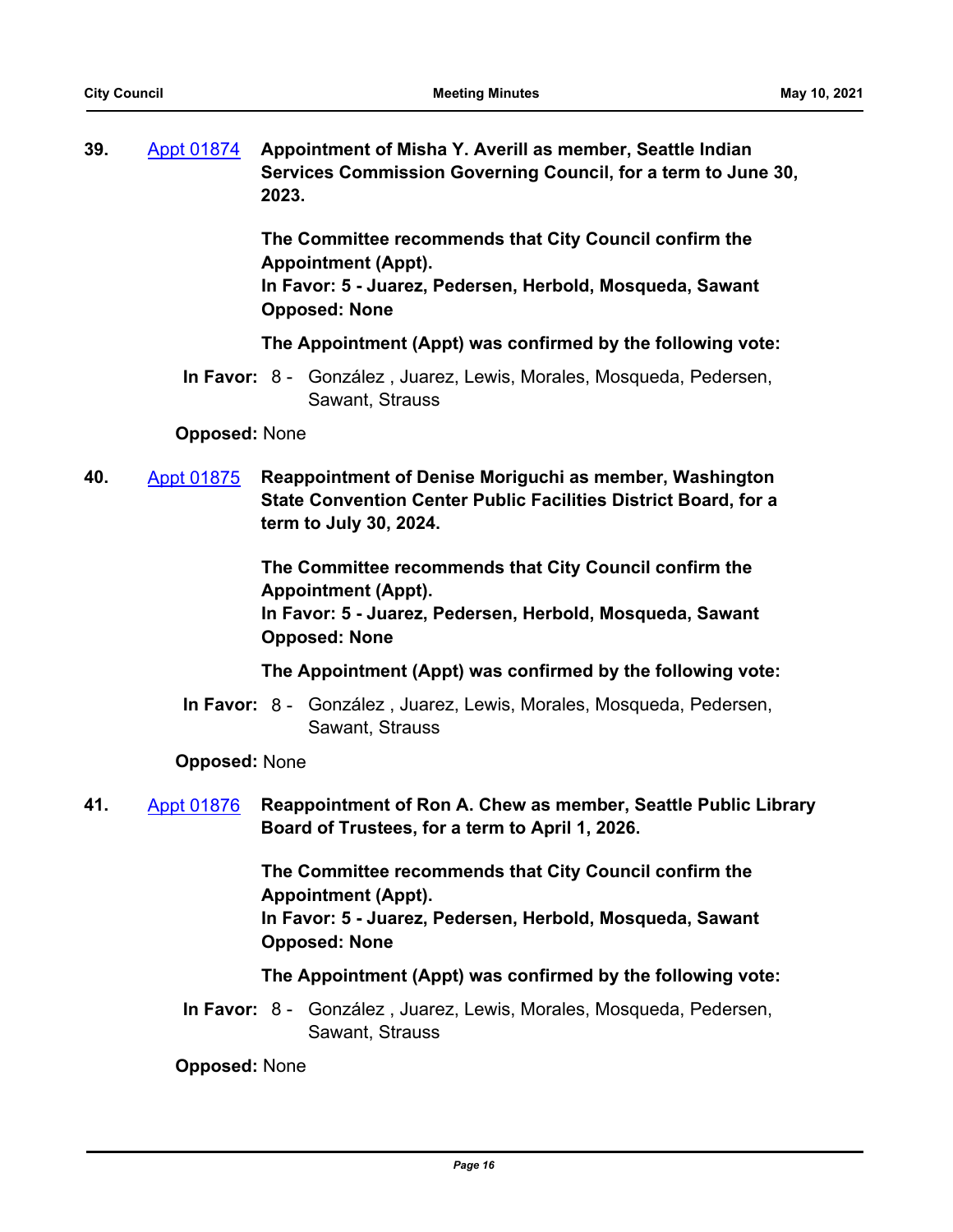## **TRANSPORTATION AND UTILITIES COMMITTEE:**

**42.** [CB 120042](http://seattle.legistar.com/gateway.aspx?m=l&id=/matter.aspx?key=11550) **AN ORDINANCE amending Ordinance 126237, which adopted the 2021 Budget, including the 2021-2026 Capital Improvement Program (CIP); changing appropriations within the Transportation Benefit District Fund; revising project allocations for certain projects in the 2021-2026 CIP; and lifting a proviso.**

> **The Committee recommends that City Council pass as amended the Council Bill (CB). In Favor: 5 - Pedersen, Strauss, González , Herbold, Morales Opposed: None**

**The Council Bill (CB) was passed by the following vote, and the President signed the Council Bill (CB):**

In Favor: 8 - González, Juarez, Lewis, Morales, Mosqueda, Pedersen, Sawant, Strauss

## **Opposed:** None

**43.** [CB 120045](http://seattle.legistar.com/gateway.aspx?m=l&id=/matter.aspx?key=11564) **AN ORDINANCE relating to the City Light Department; declaring certain real property rights to be surplus to the needs of City Light; and authorizing the General Manager and Chief Executive Officer of City Light to execute an easement agreement with King County, allowing the temporary use of a portion of City Light property to resolve the encroachment of an existing structure located on the west side of Boeing Field within the Northeast Quarter of Section 29 Township 24 Range 4 and the Southeast Quarter of Section 29 Township 24 Range 4.**

> **The Committee recommends that City Council pass the Council Bill (CB).**

**In Favor: 5 - Pedersen, Strauss, González , Herbold, Morales Opposed: None**

**The Council Bill (CB) was passed by the following vote, and the President signed the Council Bill (CB):**

In Favor: 8 - González, Juarez, Lewis, Morales, Mosqueda, Pedersen, Sawant, Strauss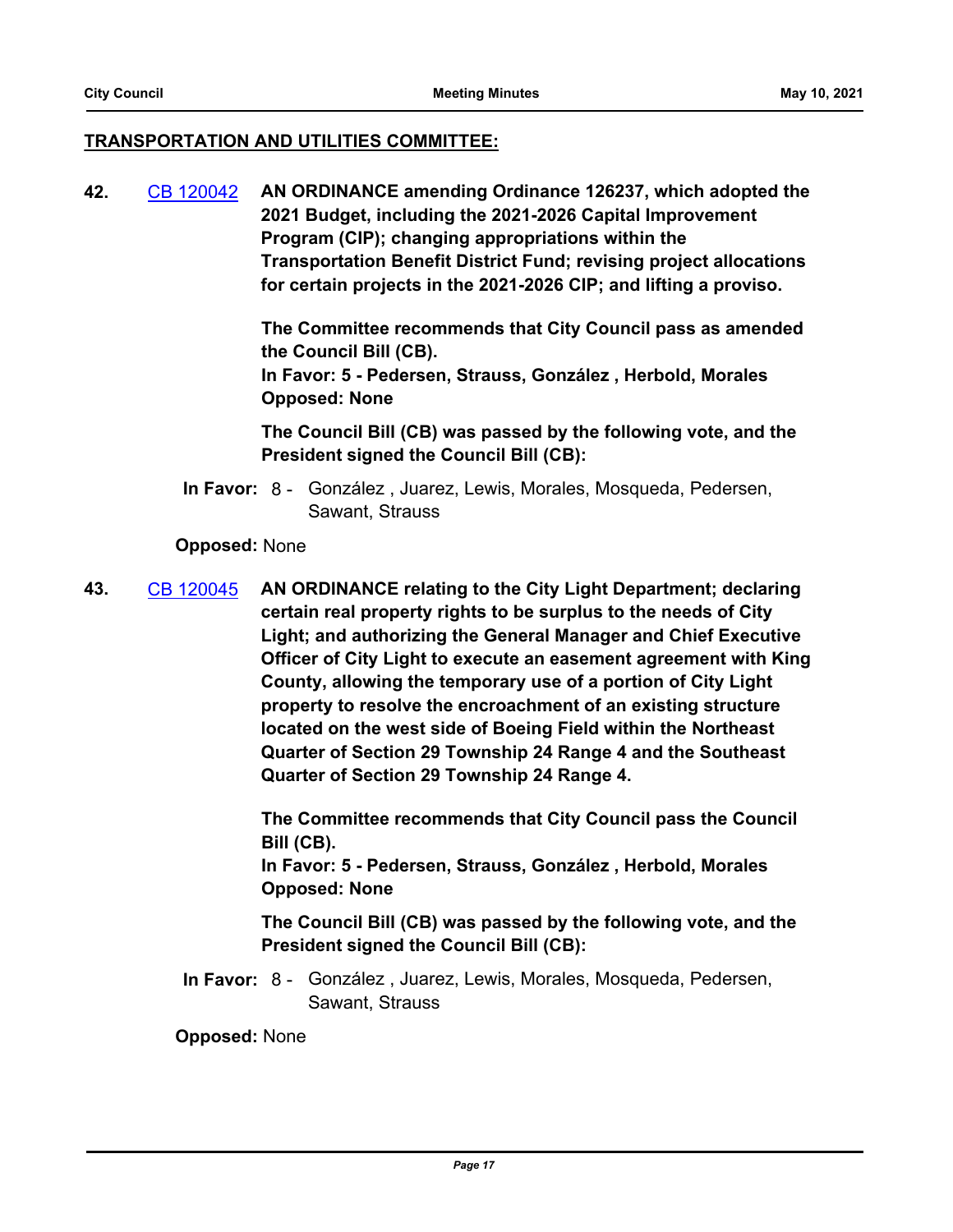**44.** [CB 120062](http://seattle.legistar.com/gateway.aspx?m=l&id=/matter.aspx?key=11531) **AN ORDINANCE relating to the Madison Bus Rapid Transit (BRT) - RapidRide G Line project; authorizing the Director of the Seattle Department of Transportation (SDOT) to acquire, accept, and record, on behalf of The City of Seattle, a signal pole and trolley wire easement from Seattle University, a Washington non-profit corporation, situated in a portion of Lots 1 through 6, Mile's Addition to the City of Seattle, together with a portion of vacated East Spring Street, vacated 11th Avenue, and vacated Madison Court, and an easement for public sidewalk from Casita Grande LLC, a Washington limited liability company, situated in a portion of Block 6, Addition to the City of Seattle, as laid off by D.T. Denny, Guardian of the Estate of J.H. Nagle (Commonly known as Nagle's Addition to the City of Seattle); designating the easements for transportation purposes, placing the easements under the jurisdiction of SDOT; and ratifying and confirming certain prior acts.**

> **The Committee recommends that City Council pass the Council Bill (CB).**

**In Favor: 5 - Pedersen, Strauss, González , Herbold, Morales Opposed: None**

**The Council Bill (CB) was passed by the following vote, and the President signed the Council Bill (CB):**

In Favor: 8 - González, Juarez, Lewis, Morales, Mosqueda, Pedersen, Sawant, Strauss

## **Opposed:** None

**45.** [CB 120063](http://seattle.legistar.com/gateway.aspx?m=l&id=/matter.aspx?key=11576) **AN ORDINANCE relating to grant funds from the United States Department of Transportation for the construction of the Madison BRT-RapidRide G Line project; authorizing the Director of the Seattle Department of Transportation to accept specified grants and execute related agreements for and on behalf of the City; and ratifying and confirming certain prior acts.**

> **The Committee recommends that City Council pass the Council Bill (CB).**

**In Favor: 5 - Pedersen, Strauss, González , Herbold, Morales Opposed: None**

**The Council Bill (CB) was passed by the following vote, and the President signed the Council Bill (CB):**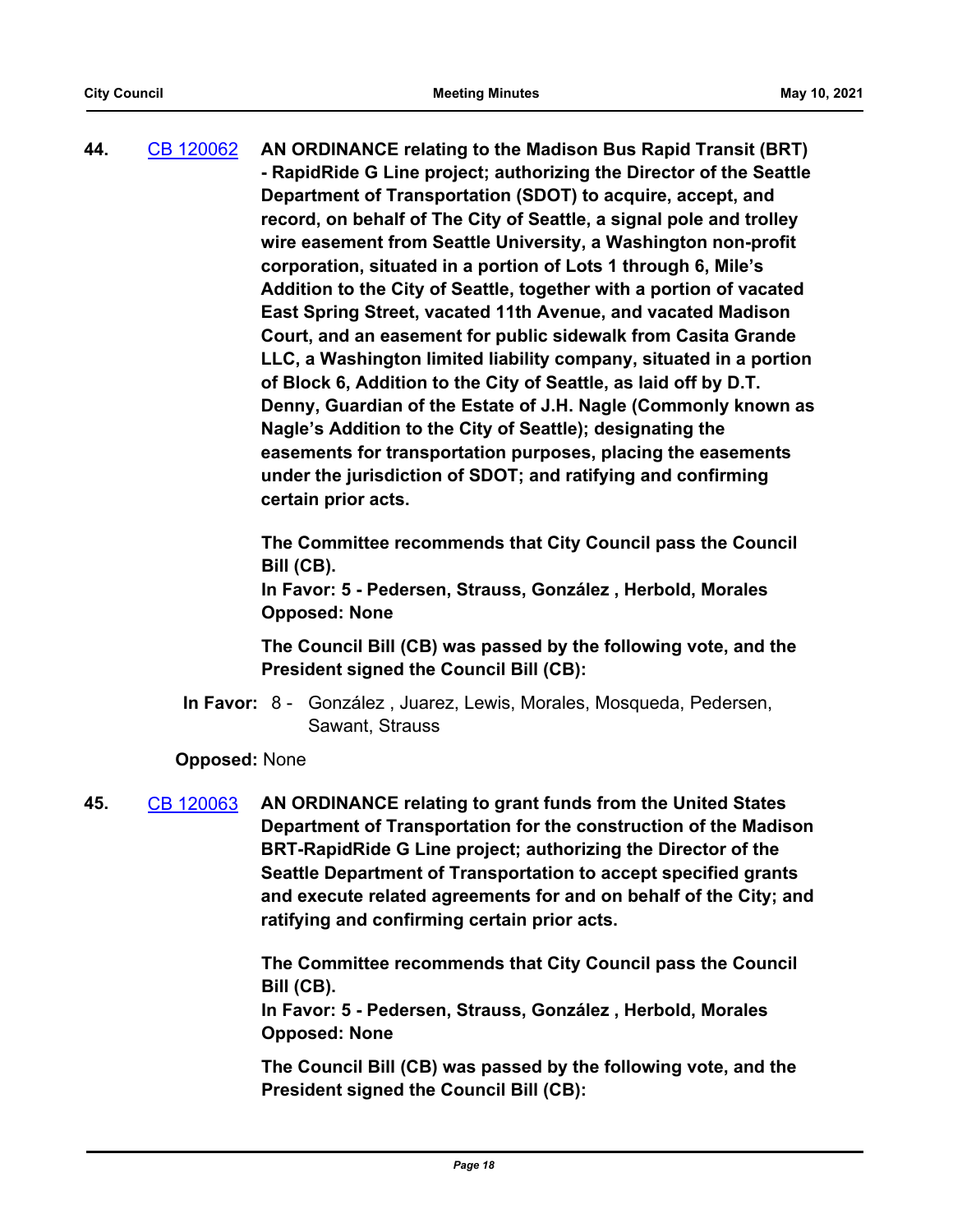In Favor: 8 - González, Juarez, Lewis, Morales, Mosqueda, Pedersen, Sawant, Strauss

#### **Opposed:** None

**46.** [Res 32000](http://seattle.legistar.com/gateway.aspx?m=l&id=/matter.aspx?key=11471) **A RESOLUTION relating to Seattle Public Utilities; adopting a 2021-2026 Strategic Business Plan for Seattle Public Utilities; and endorsing a three-year rate path and a subsequent, three-year rate forecast to support the Strategic Business Plan Update.**

> **The Committee recommends that City Council adopt the Resolution (Res). In Favor: 5 - Pedersen, Strauss, González , Herbold, Morales Opposed: None**

**The Resolution (Res) was adopted by the following vote, and the President signed the Resolution (Res):**

In Favor: 8 - González, Juarez, Lewis, Morales, Mosqueda, Pedersen, Sawant, Strauss

#### **Opposed:** None

#### **J. ADOPTION OF OTHER RESOLUTIONS**

There were none.

## **K. OTHER BUSINESS**

Motion was made, duly seconded and carried, to excuse Councilmember González, from the May 17 and 24, 2021 City Council meetings.

Motion was made, duly seconded and carried, to excuse Councilmember Mosqueda, from the June 14, 2021 City Council meeting.

## **L. ADJOURNMENT**

There being no further business to come before the Council, the meeting was adjourned at 3:27 p.m.